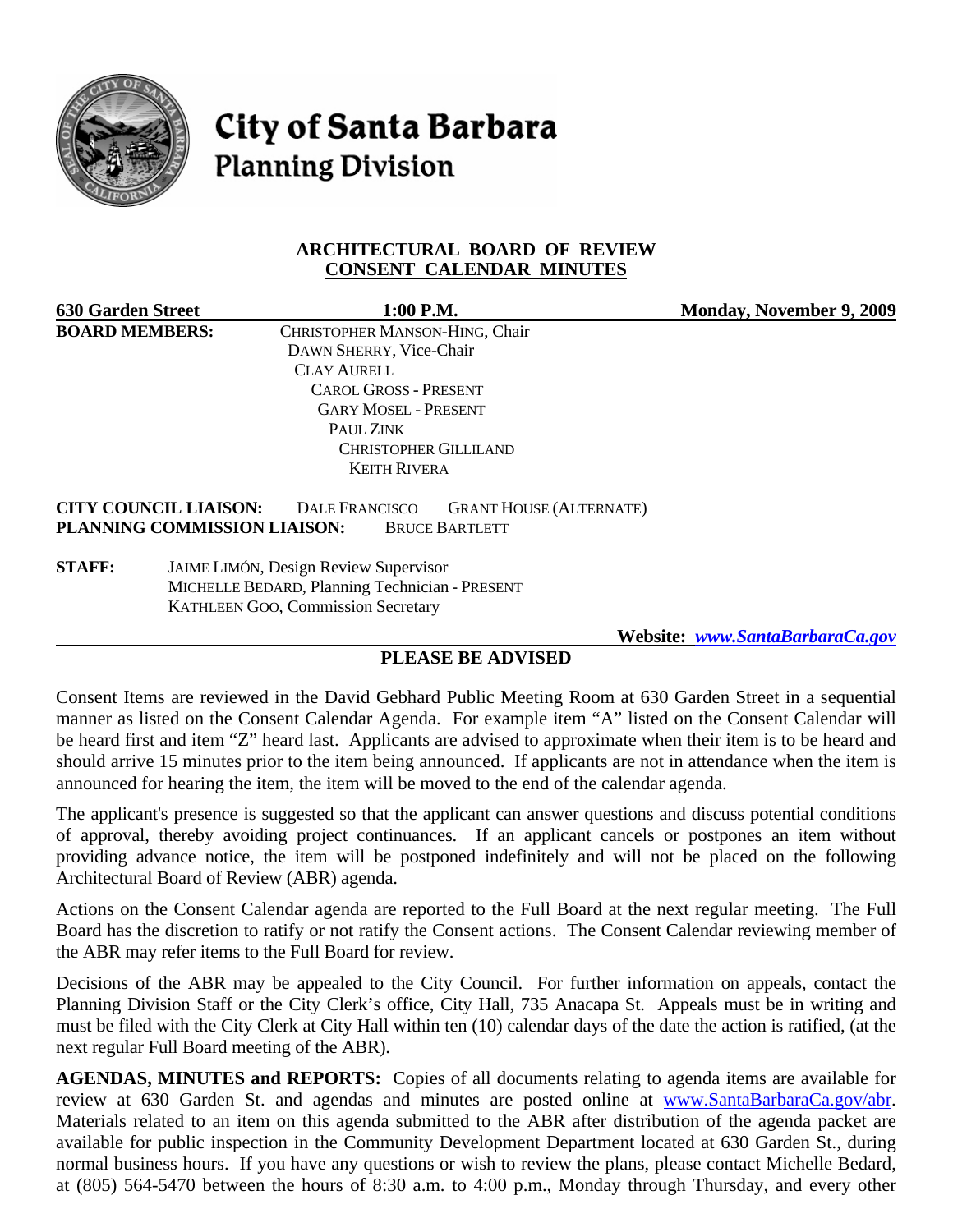Friday or by email at [mbedard@santabarbaraca.gov.](mailto:mbedard@santabarbaraca.gov) Please check our website under City Calendar to verify closure dates.

**AMERICANS WITH DISABILITIES ACT:** In compliance with the Americans with Disabilities Act, if you need special assistance to gain access to, comment at, or participate in this meeting, please contact the Planning Division at 805-564-5470. If possible, notification at least 48 hours prior to the meeting will enable the City to make reasonable arrangements in most cases.

**POSTING:** That on Thursday, November 5, 2009 at 4:00 p.m., the Agenda was duly posted on the indoor and outdoor bulletin boards at the Community Development Department, 630 Garden Street, and online at [www.SantaBarbaraCa.gov/abr](http://www.santabarbaraca.gov/abr).

**PUBLIC COMMENT:** Any member of the public may address the Architectural Board of Review Consent Representative for up to two minutes on any subject within their jurisdiction that is not scheduled for a public discussion before the Board on that day.

# **CONTINUED ITEM**

## A. 604 E ORTEGA ST **P-R** Zone

| Assessor's Parcel Number:  | 031-172-002                              |
|----------------------------|------------------------------------------|
| <b>Application Number:</b> | MST2009-00473                            |
| Owner:                     | City of Santa Barbara                    |
| Applicant:                 | City of Santa Barbara/Parks & Recreation |

(Proposed exterior alterations to the existing Welcome Center building at the Ortega Community Park. Proposed improvements include the removal of an existing entry trellis, a new 400 square foot trellis at the rear of the building, four new light fixtures, revise the existing walkway to remove a stair and replace with a sloped walkway, alterations to the existing landscape planters, new landscaping and irrigation, a new concrete coating to a 1,440 square foot area of the existing concrete patio, and the addition of two new park benches.)

#### **(Action may be taken if sufficient information is provided.)**

A letter in opposition from Paula Westbury was acknowledged.

# **Preliminary Approval and Final Approval of Architecture with the following conditions; Landscaping continued one week**

- 1. The curbing on the planter is to be a natural color concrete.
- 2. The trellis posts located closest to the building are to be relocated out of the planter; the overhangs of the trellis are to be symmetrical.
- 3. Provide additional landscaping in the rear planters to provide height to break up the eave line.

#### **CONTINUED ITEM**

### **B.** 616 EUCALYPTUS AVE **R-3** Zone

Assessor's Parcel Number: 043-050-016 Application Number: MST2009-00430 Owner: Salvadore and Soledad S. De La Mora Architect: Jose Luis Esparza

(Proposal to construct a six foot sandstone color block wall, for a distance of 45 linear feet, at the rear of an existing multi-family apartment building. No other alterations are proposed.)

# **(Preliminary Approval of the project is requested.)**

A letter in opposition from Paula Westbury was acknowledged.

#### **Preliminary Approval and Final Approval as submitted**.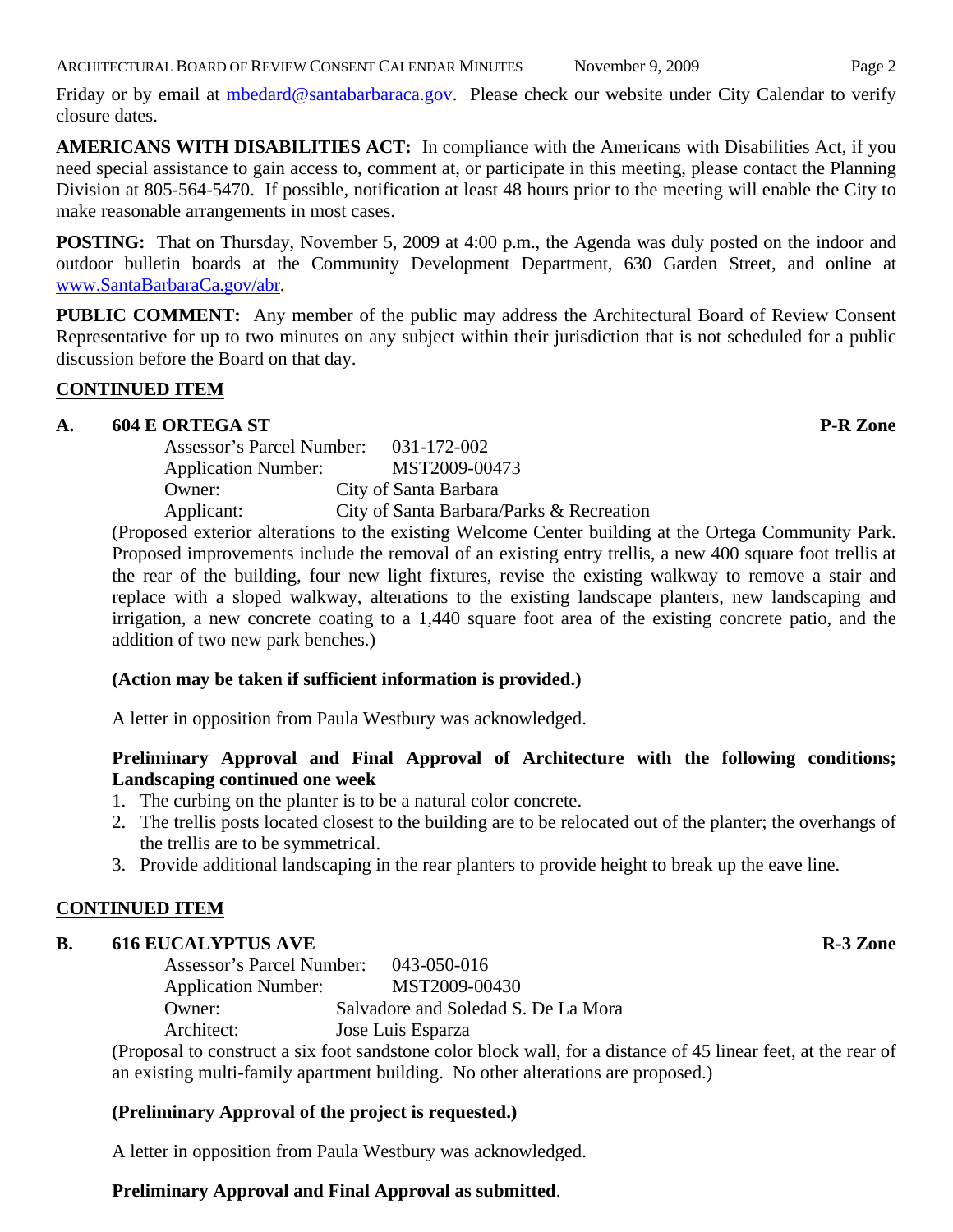#### **NEW ITEM**

#### **C.** 1814 OLIVE AVE **R** 2 Zone

Assessor's Parcel Number: 027-560-001 Application Number: MST2009-00492 Owner: Daniel Aldrich Designer: Ryan Mills

(Add dormer element to second story to create an outdoor covered deck; the dormers will not be habitable space (See PRE2009-00785 - lot is non-conforming to density and therefore no new habitable square footage is allowed). Demolish and relocate approx 20 square feet of closet to construct a new master bedroom closet. Square footage will remain the same - and therefore ok per zoning.)

A letter in opposition from Paula Westbury was acknowledged.

## **Preliminary Approval and Final Approval as submitted**.

#### **REVIEW AFTER FINAL**

## **D. 1001 CHINO ST A-1/R-2 Zone**

Assessor's Parcel Number: 039-241-011 Application Number: MST95-00294 Applicant: Louis Carnesale Landscape Architect: Theresa Johnson

(Proposal for a four-unit, condominium project with three guest-parking spaces on a 2.05 acre lot. The units vary from 1,526 to 2,282 square feet and include attached two-car garages. The project received Planning Commission approval with a Conditional Use Permit for a PUD development, on July 6, 1995. The Planning Commission forwarded a recommendation for the rezoning of the A-1 portion of the lot to be A-1/PUD.)

## **(Review After Final to revise the retaining wall at the east property line to increase height of wall. Additional grading and backfilling are proposed.)**

A letter in opposition from Paula Westbury and one in opposition from Jeff Havlik were acknowledged.

#### **Continued one week with comments:**

- **1.** Provide details of the railing above the proposed wall extension.
- **2.** Add a note that the total wall height (existing + proposed + railing) shall not exceed 8 feet in height from grade.